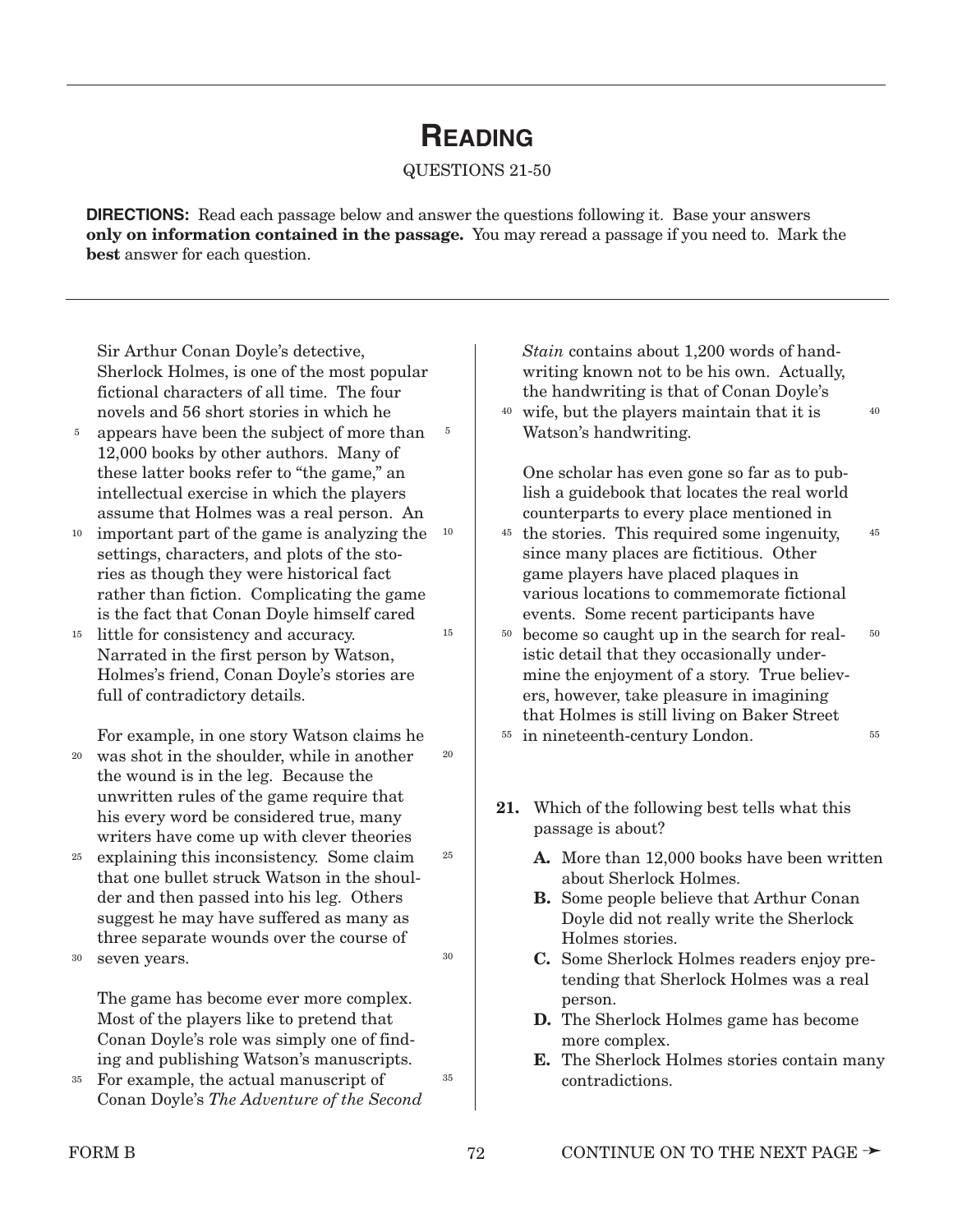- **22.** If a new Sherlock Holmes story were discovered, what would be the most likely effect?
	- **F.** Scholars would lose interest in the game.
	- **G.** More would be known about the life of Arthur Conan Doyle.
	- **H.** The issue of Watson's bullet wound would be settled.
	- **J.** Game players would integrate details from the new story into the game.
	- **K.** New players would be discouraged from participating in the game.
- **23.** The passage suggests that, in order to play the game, a player must
	- **A.** be able to create believable characters.
	- **B.** travel frequently around England.
	- **C.** understand Arthur Conan Doyle's intentions in writing the Sherlock Holmes stories.
	- **D.** be willing to pretend that Conan Doyle's fictional detective was real.
	- **E.** be able to locate all of the fictional locations in the Sherlock Holmes stories.
- **24.** Which of the following does the passage give as an example of the inconsistencies in the Sherlock Holmes stories?
	- **F.** the discovery that Watson was a real person, while Sherlock Holmes was not
	- **G.** Watson's bullet wounds
	- **H.** a manuscript with handwriting that is not Conan Doyle's
	- **J.** the fictional locations
	- **K.** the plaques commemorating fictional events
- **25.** Which of the following would **not** be consistent with the rules of the game?
	- **A.** trying to prove that Conan Doyle's wife actually wrote the stories
	- **B.** looking for fictional places mentioned in the stories
	- **C.** assuming that Sherlock Holmes was a real person
	- **D.** demonstrating that a story's plot actually occurred
	- **E.** suggesting that Watson actually wrote the stories
- **26.** Which of the following would most likely be an activity of the game?
	- **F.** discovering more about the relationship between Conan Doyle and his wife
	- **G.** trying to prove that Holmes's solutions to baffling cases were often incorrect
	- **H.** determining how many copies of the Sherlock Holmes short stories and novels have been sold
	- **J.** reading other detective stories written at the same time as the Sherlock Holmes stories
	- **K.** figuring out where Watson lived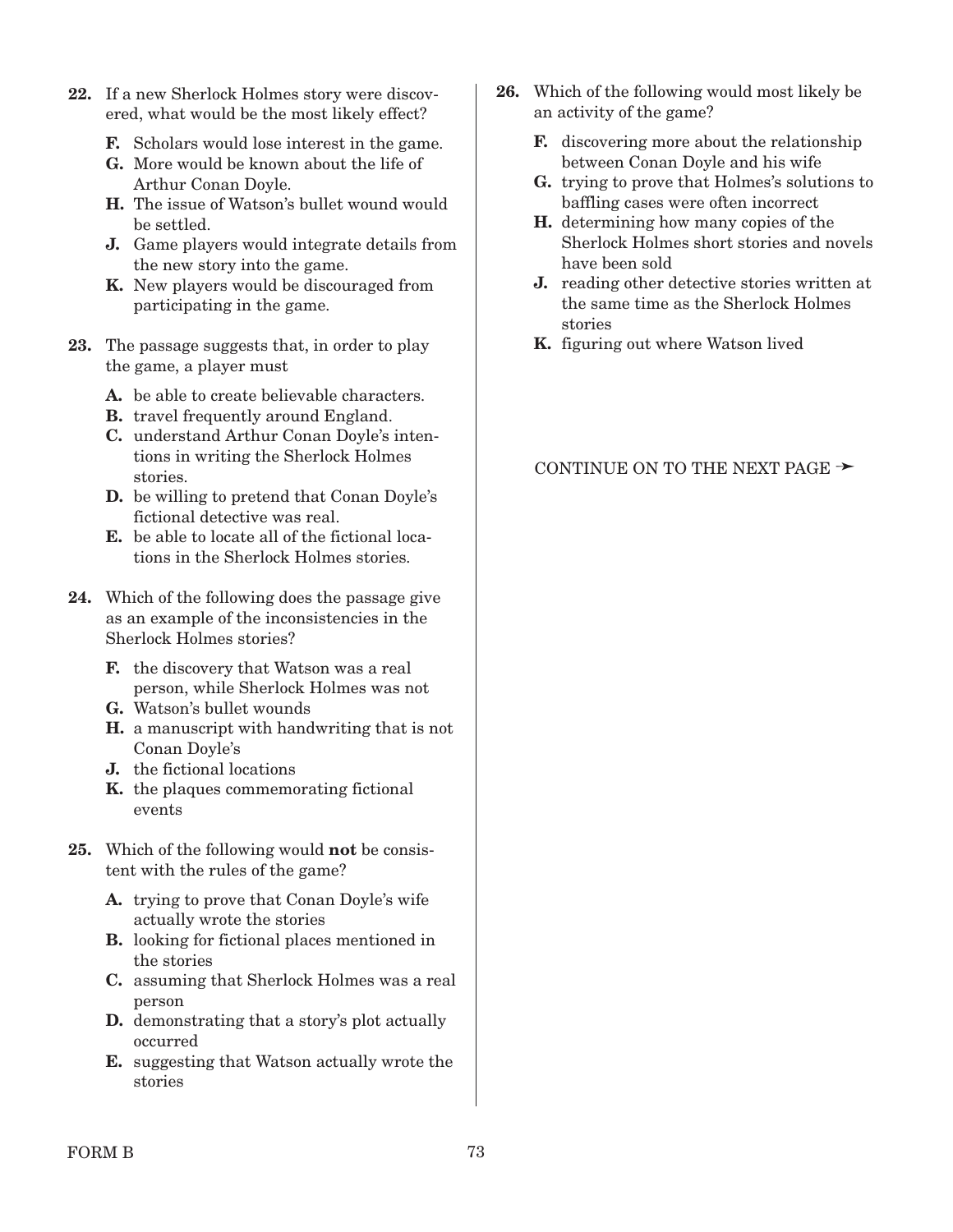The legendary Bedouin tribes of Saudi Arabia, a country made wealthy by the oil industry, still live the nomadic life of desert herdsmen. A deeply religious people, the

- Bedouin (pronounced be´-doo-in) value the laws and customs handed down to them through many generations. Year in and year out their lives follow the simple, rigorous calendar of the desert. In autumn, a 5
- <sup>10</sup> tribe's migration begins. Every few days, after its herds of camels and sheep have grazed and watered, the tribe moves to a new place. This cycle ends only in the severe heat of the following summer, when
- <sup>15</sup> the herds are settled near a town to wait once again for autumn.

To people from other regions, the desert seems forbidding and lonely, but the Bedouin feel at home on its sands. They

- are skilled in recognizing subtle differences in the landscape and easily distinguish between different kinds of sand. Perhaps it is due to the desert's vastness that the Bedouin cherish family and community. 20 20
- They welcome visitors and are known for 25 their willingness to share what they have. Large family groups often gather together in a tent to tell stories and discuss the details and events of each other's day.
- The Bedouin are extremely skilled in tracking, and their talents are often in demand by the Saudi police. In one famous criminal case, a Bedouin elder was asked to examine the footprint left by a killer. A year later, 30 30
- while visiting a mosque, the elder recog-35 nized the culprit's footprint in the sand. The police soon arrested the unlucky murderer as he left the mosque.

The Bedouin's time-honored ways result

- from centuries of coping with their inhospitable environment. Occasionally they adopt new ways, but only when change helps them deal with the hardships of desert life. For example, they use pick-up 40
- <sup>45</sup> trucks to move their belongings and families and to carry water, but they continue in their work as desert herdsmen. Bedouin

people often say they would not be Bedouin without sheep and camels to provide milk,

<sup>50</sup> meat, cloth, and hides. <sup>50</sup>

5

10

15

25

35

40

45

- **27.** Which of the following best tells what this passage is about?
	- **A.** the rhythms of desert life
	- **B.** storytellers of the desert
	- **C.** how to survive in the desert
	- **D.** legendary tracking ability of the Bedouin
	- **E.** the modern life of a nomadic people
- **28.** When does the yearly migration of the tribes begin?
	- **F.** in the severe heat of summer
	- **G.** after summer is over
	- **H.** when the tribe has finished doing business in town
	- **J.** when summer begins
	- **K.** when the Bedouin have enough water
- **29.** The Bedouin have allowed certain modernizations when those changes
	- **A.** help them cope with their harsh existence.
	- **B.** are required by their religion.
	- **C.** will shorten the length of their migration.
	- **D.** do not replace something traditional.
	- **E.** make it possible to avoid desert travel.
- **30.** Which of the following facts most clearly suggests that the Bedouin have recently shared some of the wealth of Saudi Arabia?
	- **F.** They spend their summers near a town.
	- **G.** They own herds of camels and sheep.
	- **H.** They are generous to visitors.
	- **J.** They own pick-up trucks.
	- **K.** They travel wherever they wish.
- **31.** Which of the following has had the **least** influence on the Bedouin lifestyle?
	- **A.** the desert
	- **B.** their herds
	- **C.** their religious beliefs
	- **D.** their nomadic travels
	- **E.** the oil industry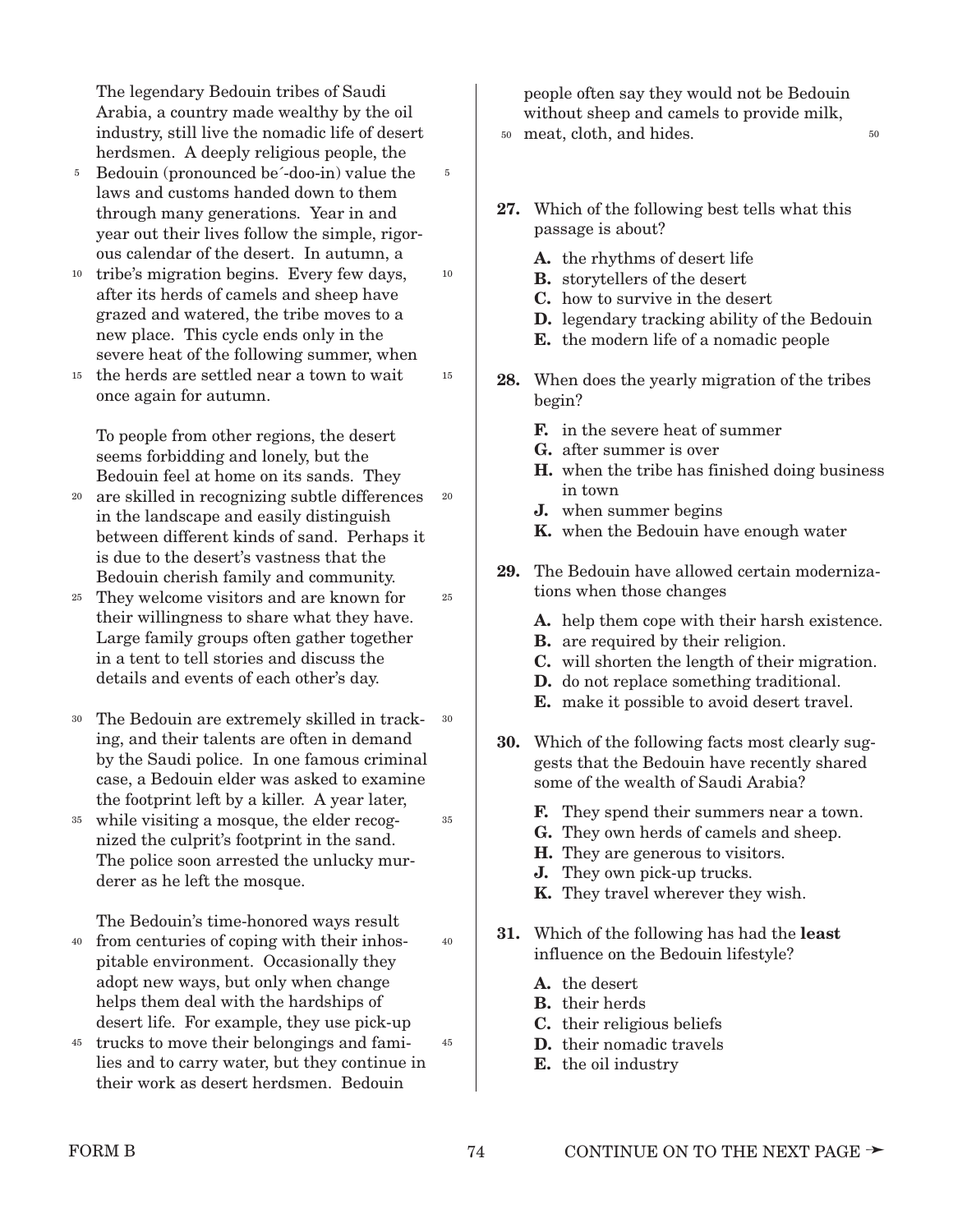- **32.** The story of the Bedouin elder who recognized a criminal's footprint was included in order to illustrate
	- **F.** the Bedouins' deep religious beliefs.
	- **G.** the closeness of the Bedouin community.
	- **H.** the cooperation between the Bedouins and their elders.
	- **J.** the Bedouins' tracking ability.
	- **K.** how Bedouins have adopted new ways yet kept many old traditions.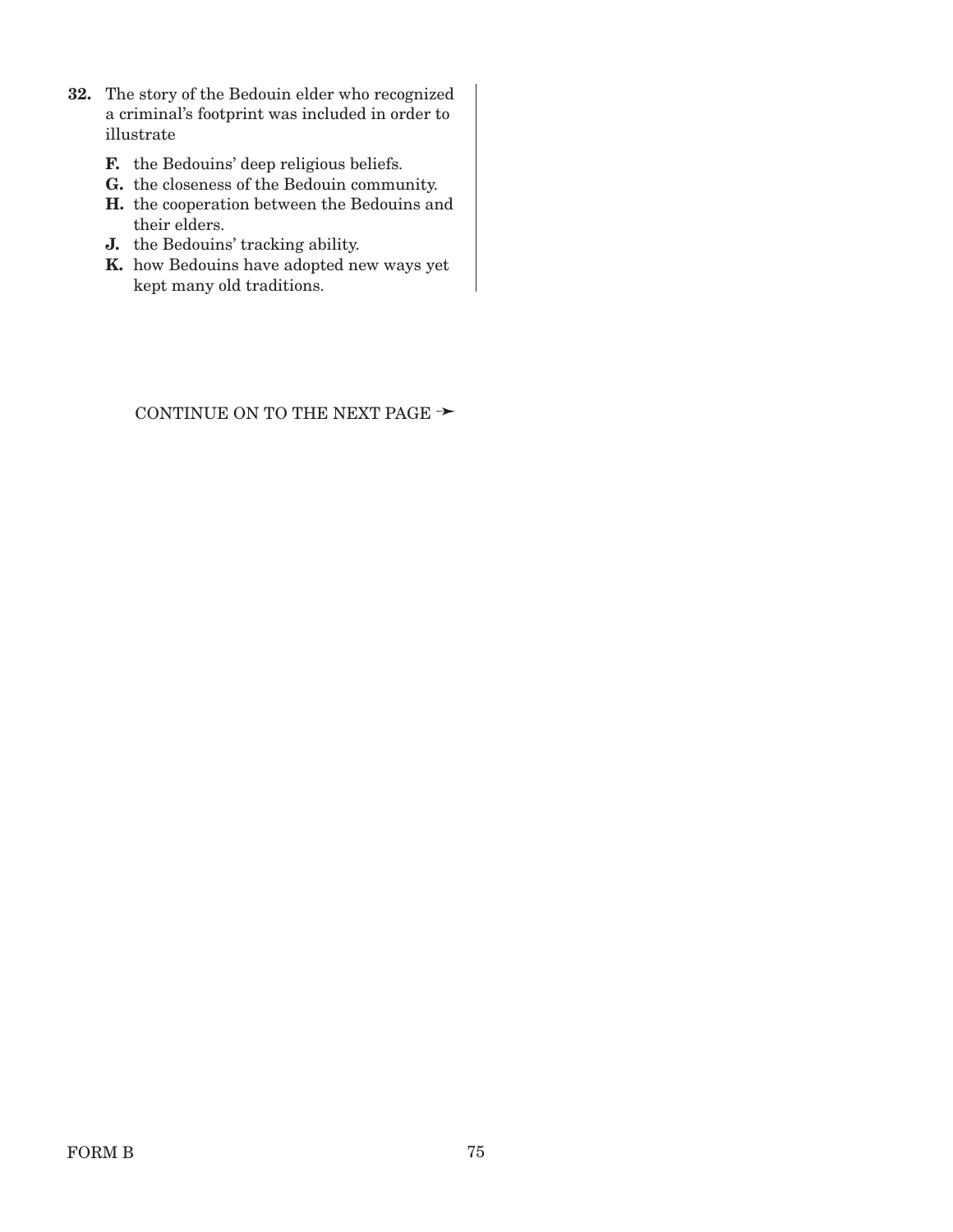Nearly all green plants on earth make their own food using sunlight, water, and nutrients drawn from the soil through their roots. One of the most important nutrients

- is nitrogen compounds, derived from decom-5 posing organic matter. However, some plants live in wet, marshy areas where such compounds have been washed out of the soil. Without them, these plants could not 5
- produce their own food and would quickly die. 10

10

15

20

35

45

How do these plants survive? Some plant species have developed ways to trap small animals—usually fleas, flies, and spiders,

- but occasionally mice or frogs—whose bodies contain nitrogen compounds. Because they can digest living animals, these plants are called "carnivorous" plants, although none of them actually has a 15
- mouth or teeth. Instead, the trapped animals are digested by juices secreted by the leaves of the plants. 20

Most carnivorous plants use a "passive" trap, which means that they employ no

- moving parts to capture their prey. Passive trappers include the pitcher plant, the sundew, and the butterwort. Pitcher plants are so called because their leaves curl to form a pitcher or hollow reservoir in which rainwa-25 25
- ter collects. Many are brightly colored to lure insects inside the pitcher to sip nectar. The walls of the reservoir are slippery, and eventually the insect slips into the pool of water and drowns. The leaves of the sun-30 30
- dew and the butterwort are also covered with sticky, sweet nectar. Once an insect alights on a leaf, the nectar acts as flypaper, holding the insect fast as the leaves secrete their digestive juices. 35
- The best-known "active" trapper species is the Venus flytrap, native to the swamps of North and South Carolina. Its leaves are brightly colored and produce a sweetsmelling nectar. Each leaf consists of two 40 40
- lobes joined by a hinge, like a clamshell, and each lobe is edged with stiff bristles called cilia. Inside each lobe are three 45

trigger hairs. When the trigger hairs are brushed by an insect, the bristles come

50

65

70

- together to form the bars of a cage, and the insect is trapped. Within about ten days the insect becomes a nitrogen-rich soup of nutrients that is absorbed by the plant. Then the trap opens again, ready to attract 50
- its next victim. One flytrap may capture 55 and digest three "meals" per month. 55

Perhaps the most unusual active trapper is the bladderwort. The bladderwort floats below the surface of the water and extends

- a network of leaves, which are like little airbags or bladders only half a centimeter long. Like the leaves of a Venus flytrap, the bladders are equipped with trigger hairs at the opening of a trapdoor that opens in only  $60$  $60$
- <sup>65</sup> one direction—inward. While awaiting its prey, the bladder lies limp and empty. When a small animal brushes the trigger hairs, the trapdoor springs open, allowing water to rush in. The prey is sucked inside, 70
	- the trapdoor closes, and the bladderwort obtains the nutrients it needs to survive.
- **33.** Which of the following best tells what this passage is about?
	- **A.** the adaptations that carnivorous plants have made to get nutrients
	- **B.** the superiority of the bladderwort over other carnivorous plants
	- **C.** the kinds of environments in which carnivorous plants thrive
	- **D.** the similarities between carnivorous animals and carnivorous plants
	- **E.** the importance of nitrogen to green plants
- **34.** What does the passage suggest about carnivorous plants?
	- **F.** They feed exclusively on insects.
	- **G.** They live longer than other green plants.
	- **H.** They are unable to absorb nitrogen compounds.
	- **J.** They are found only in the southern United States.
	- **K.** They grow in wet, swampy areas and marshes.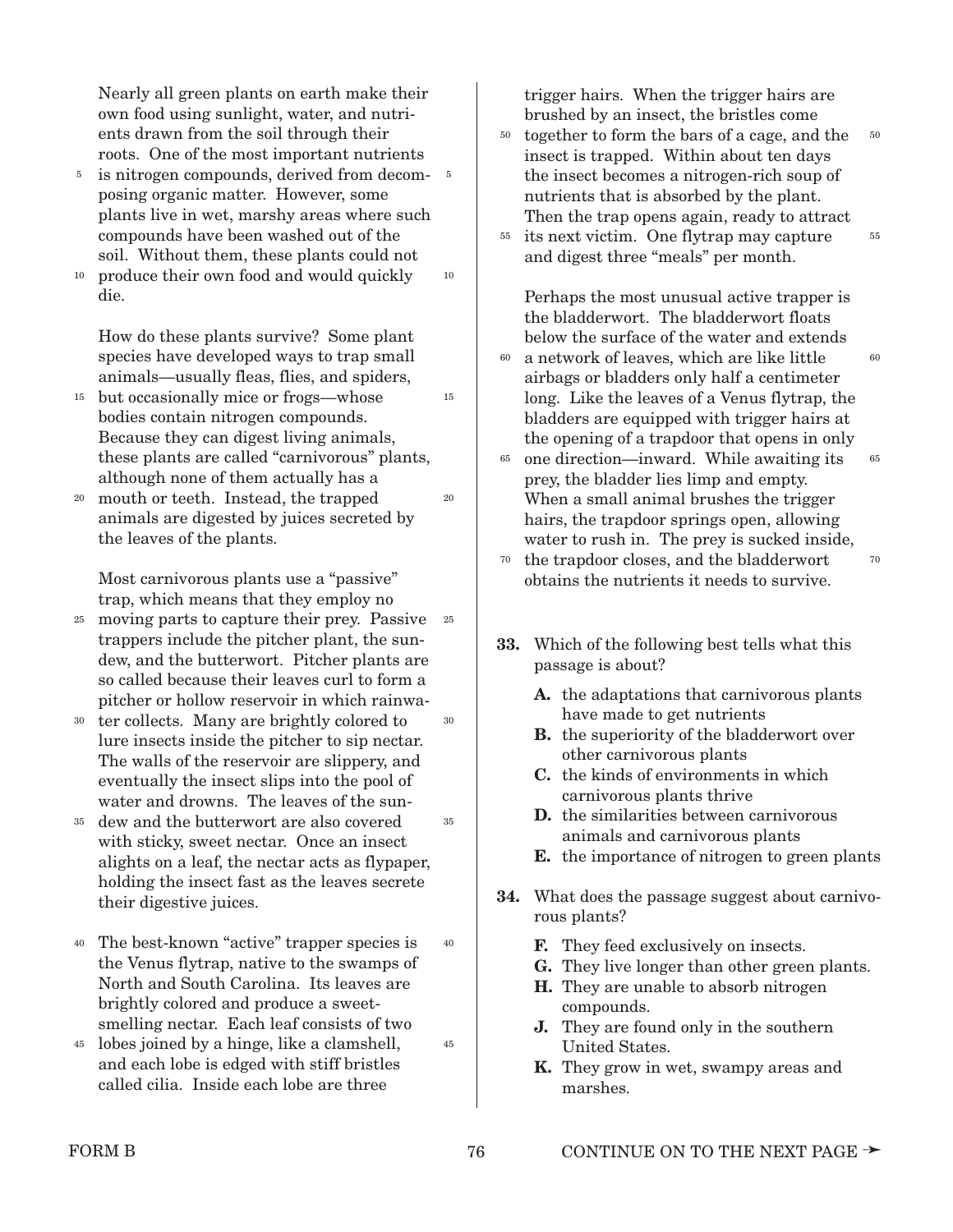- **35.** Which of the following phrases conveys the same or most nearly the same meaning as the word "fast" in line 38?
	- **A.** firmly
	- **B.** rapidly
	- **C.** crushingly
	- **D.** helplessly
	- **E.** unexpectedly
- **36.** Which of the following is **not** used by carnivorous plants to trap and hold prey?
	- **F.** sticky liquid
	- **G.** mouth with teeth
	- **H.** suction
	- **J.** hinged leaves that fold together
	- **K.** a pool of water
- **37.** Why are the plants in the passage called carnivorous?
	- **A.** They have mouths with teeth.
	- **B.** They are attractive to insects and small animals.
	- **C.** They capture and digest live animals.
	- **D.** They have stomachs and digestive fluids.
	- **E.** They digest other plants.
- **38.** Why is a victim unable to escape from the bladderwort after it is sucked into the bladder?
	- **F.** The sticky nectar keeps it stuck inside.
	- **G.** It is trapped between the two lobes of the bladder.
	- **H.** It is entangled in the cilia.
	- **J.** The trigger hairs come together to form the bars of a cage.
	- **K.** The trapdoor opens only inward.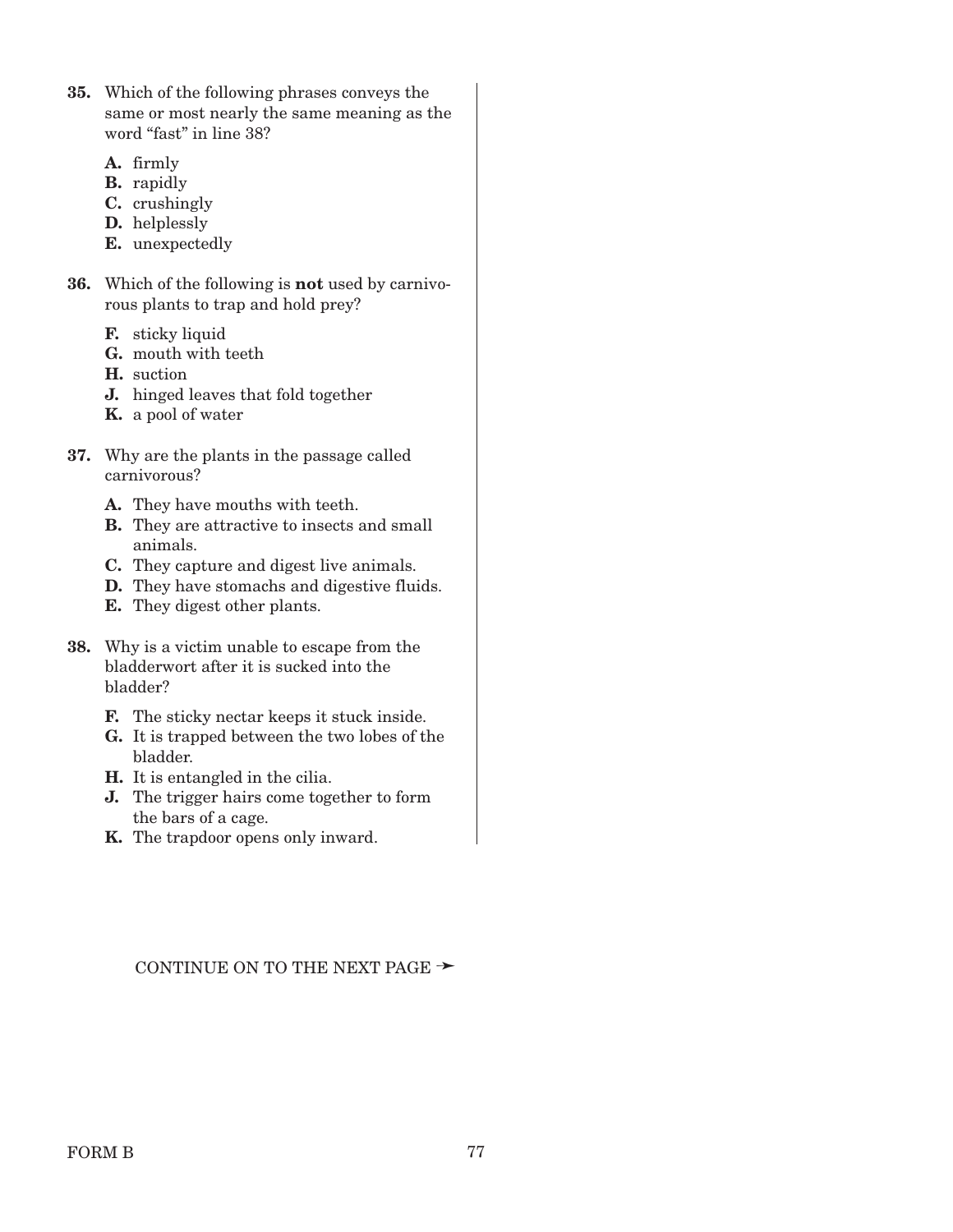Sometimes in nature, a plant or animal depends on another species for its survival. Once in a while, the existence of a single species is crucial to the survival of a large

5

10

15

20

25

30

- number of other life forms. An excellent 5 example of such a species is the sea otter, a carnivorous marine mammal that lives in the rich kelp forests (dense areas of seaweed) in the coastal waters of the Pacific
- Ocean. 10

Sea otters have long been hunted for their valuable and beautiful fur. Before the governments of the United States and several other countries enacted laws banning their

- slaughter early in the twentieth century, 15 the sea otter's numbers were dangerously low. Though they presently occupy only a fraction of their original habitat range, sea otters are thriving again. Today, they are
- <sup>20</sup> often seen in California coastal waters in a characteristic pose: floating happily on their backs while eating a seemingly endless supply of seafood.

The sea otter seldom visits land, except to

- escape severe wind and waves or to give 25 birth to young. It is quite at home in the kelp forest, which provides protective cover from enemies (including sharks and killer whales) and serves as an abundant source
- of its favorite seafoods. A sea otter may 30 consume as much as twenty pounds of shellfish a day, feasting on mollusks, abalone, crabs, and its favorite treat—sea urchins.
- The sea otter's eating habits are good news 35 for the other inhabitants of its environment. Another big eater, the sea urchin, lives on a diet of kelp and seaweed. In some areas, uncontrolled sea urchin growth 35
- has devastated kelp forests. When sea 40 urchin populations are held in check, and water pollution or shoreline development do not interfere, kelp forests generally thrive. Many varieties of fish and shellfish live in 40
- <sup>45</sup> these seaweed forests, attracting still more animal species to nearby shores. For example, the survival of bald eagles and harbor 45

seals depends on the availability of such marine life. Had the hunting of sea otters

- $50$  continued unabated into the twentieth cen- $50$ tury, the damage to this interdependent coastal community would have been much more far-reaching than the loss of an individual species.
- **39.** Which of the following best tells what this passage is about?
	- **A.** the sea otter's key role in kelp forests
	- **B.** why sea urchins are a threat to the ecology of the Pacific
	- **C.** how the sea otter was saved from extinction
	- **D.** the origin of kelp forests
	- **E.** the ecology of the Pacific coast
- **40.** Why do sea otters leave the water?
	- **F.** to sleep
	- **G.** to find food
	- **H.** to avoid violent storms
	- **J.** to escape from predators
	- **K.** to avoid water pollution
- **41.** Which of the following, if it were to occur, could be caused in part by sea otters' actions?
	- **A.** too much commercial fishing in coastal waters
	- **B.** a sharp decrease in shellfish populations
	- **C.** the devastation of kelp forests
	- **D.** the extinction of killer whales
	- **E.** the loss of bald eagle nesting areas
- **42.** The passage implies that laws were passed banning the slaughter of sea otters because
	- **F.** sea otters were being hunted only for pleasure.
	- **G.** other forms of coastal marine life were in decline.
	- **H.** sea otters were in danger of becoming extinct.
	- **J.** sea otters were crucial for kelp forests to thrive.
	- **K.** many people find sea otters very cute.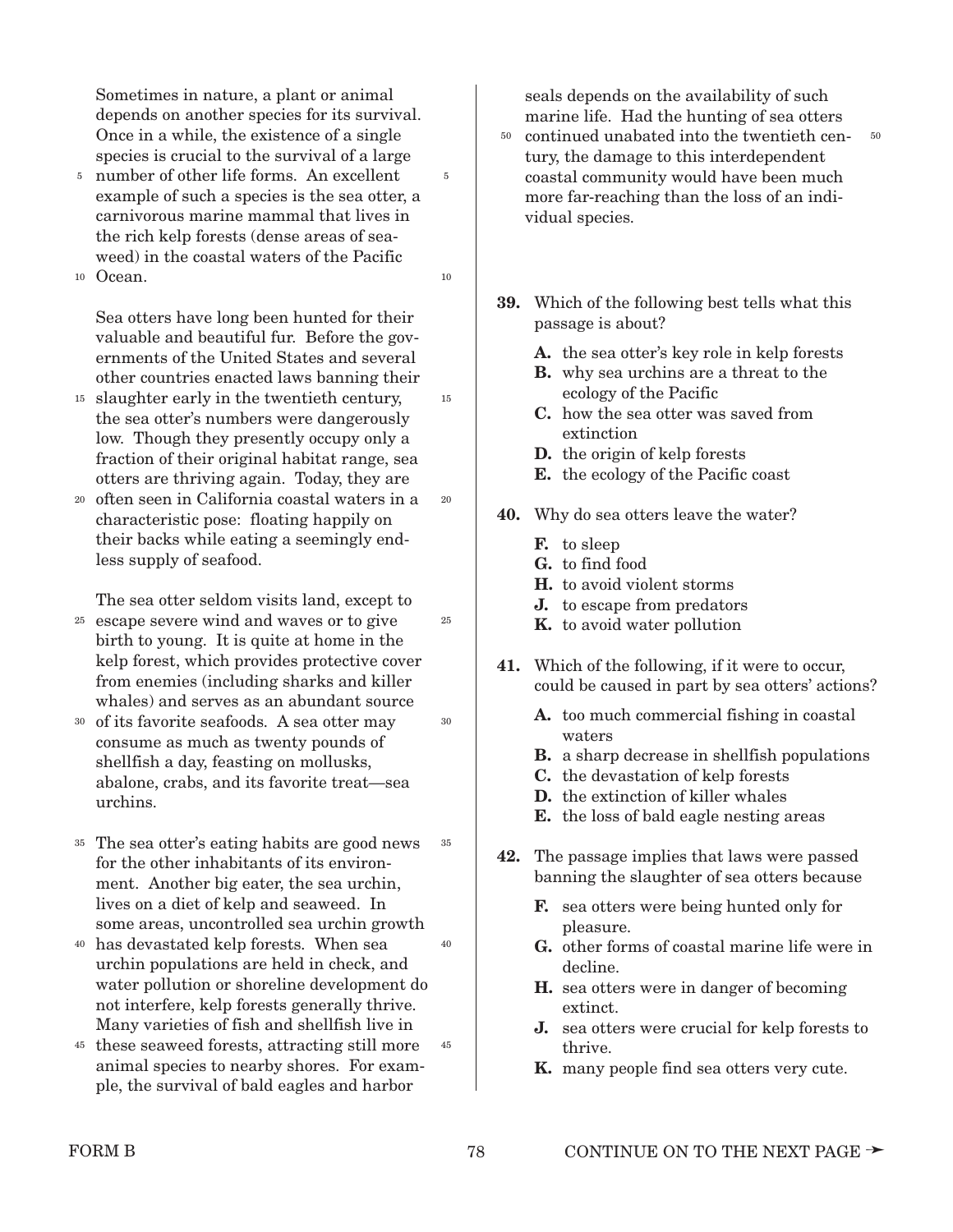- **43.** Which of the following situations is most like the one involving sea otters and sea urchins as it is presented in the passage?
	- **A.** Parasites are removed from the digestive system of a mammal and the mammal dies.
	- **B.** Human beings increase their use of pesticides and the populations of many bird species decrease.
	- **C.** Acid rain, an industrial pollutant, causes dramatic changes in many forest ecosystems.
	- **D.** Koala bear populations survive only if the bears obtain sufficient quantities of eucalyptus leaves.
	- **E.** An area's wolf population disappears and the deer population increases dramatically.
- **44.** Which of the following has **not** represented a threat to sea otter populations?
	- **F.** water pollution
	- **G.** shoreline development
	- **H.** fur hunters
	- **J.** sharks
	- **K.** harbor seals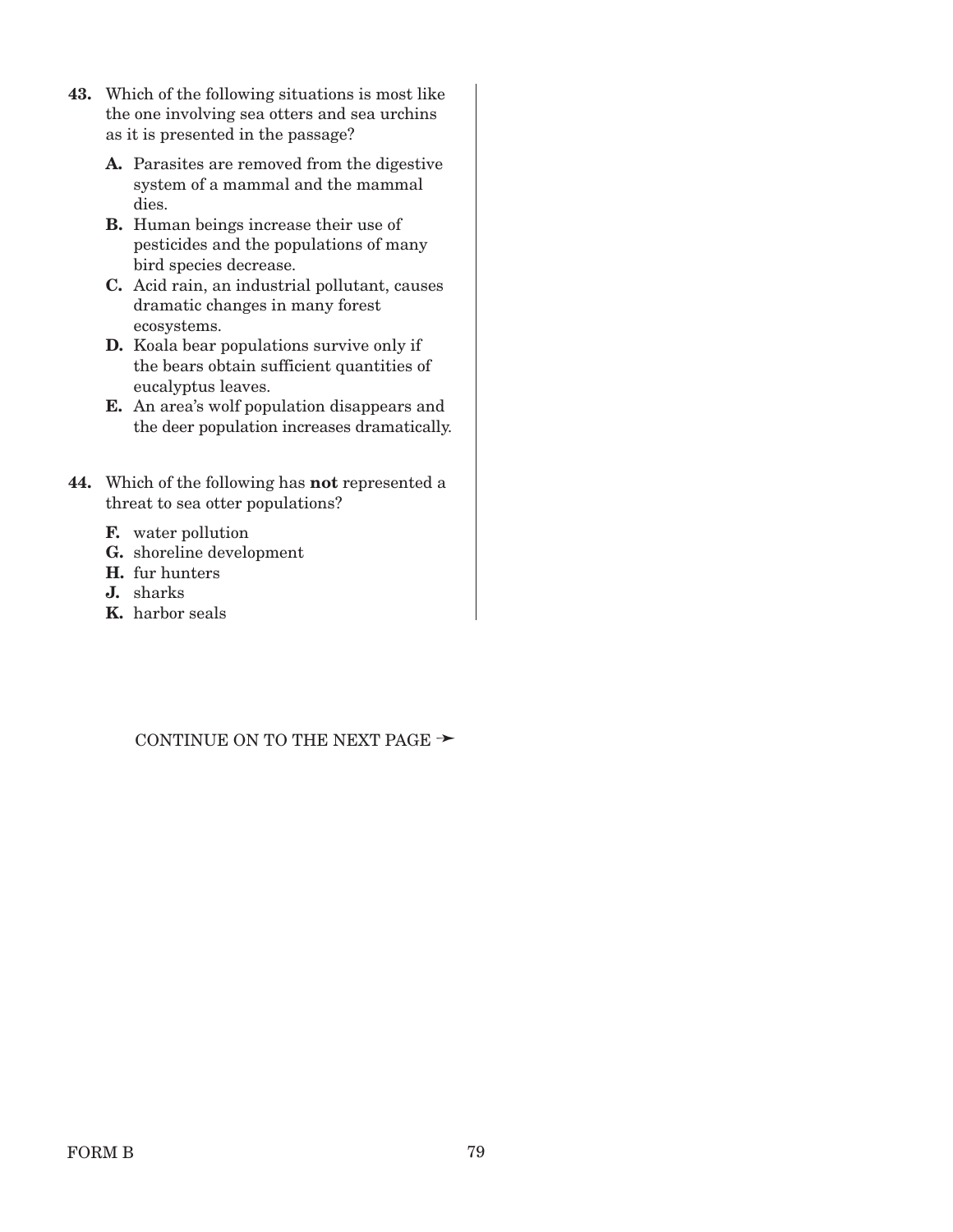If you look around most preschool classrooms, you'll notice some common elements: rows of beads to count; wooden blocks and textured objects to touch; and

5 furniture made to the scale of a small child. 5 All of these familiar objects reflect the deep influence of Maria Montessori and her theory of education.

Born in 1870 in the Italian village of

- Chiaravalle, Maria moved to Rome with her 10 10 family when she was five years old. Her mother encouraged her to pursue broader schooling than most girls received at the time. Maria began attending a boys' techni-15
- cal school at age 13, against her father's 15 wishes but with her mother's support. She spent seven years studying engineering and developing ideas about what a school should **not** be like. Although she was a
- good student, she felt stifled by the strictness, formality, and emphasis on learning by memorizing. 20

Eventually Montessori enrolled as a medical student at the University of Rome. In

- 1896 she graduated as the first female doc-25 tor in Italy. The following year, she joined the staff at a hospital for children with developmental disabilities. As she observed her patients, Montessori realized that many 25 30
- belonged in school, not in a hospital. 30 Though not trained as a teacher, she wanted to find ways to educate these children.

Montessori drew ideas from anthropology, psychology, and medicine to develop her

- educational methods. She believed that 35 children's personalities form as children interact with their environment. Everything they experience, she thought, becomes part of them. Montessori believed 35
- 40 that the classroom environment was part of 40 education. She was the first educator to provide child-size chairs and tables.

She also believed that education is a natural process that each student conducts

in his or her own way. Teachers can help 45 the process, but they should not attempt to 45 direct it or change it. Children were given the freedom to learn in their own way, while at the same time required to follow class-

- room rules. In contrast to the commonly 50 held view that children should be "seen and not heard," Montessori's teachers allowed their students to discover knowledge without interference. 50
- In 1900, Montessori put her ideas into prac-55 55 tice by opening a small school for children with developmental disabilities. The results were remarkable. Although her students were thought to lack ability, they
- <sup>60</sup> learned to read, write, and participate in classroom activities. In 1907, Montessori founded a school for preschool children in one of Rome's poorest neighborhoods. Most of the children were shy and fearful or 60
- unruly and wild, but all responded quickly 65 to Montessori's methods. Her students' success made Montessori famous, and she traveled the world to spread her ideas, revolutionizing education everywhere she went. 65
- Montessori had her critics as well as her 70 admirers. Some claimed that her methods placed too much emphasis on hands-on learning instead of intellectual development. Others questioned whether 70
- 75 young children could achieve their own education without the structure and knowledge that a good teacher can provide. But educators agree that Maria Montessori recognized the universal characteristics
- <sup>80</sup> that all children share, and she taught the world that each child is unique, admirable, and worthy of respect. 80

#### CONTINUE ON TO THE NEXT PAGE  $\rightarrow$

20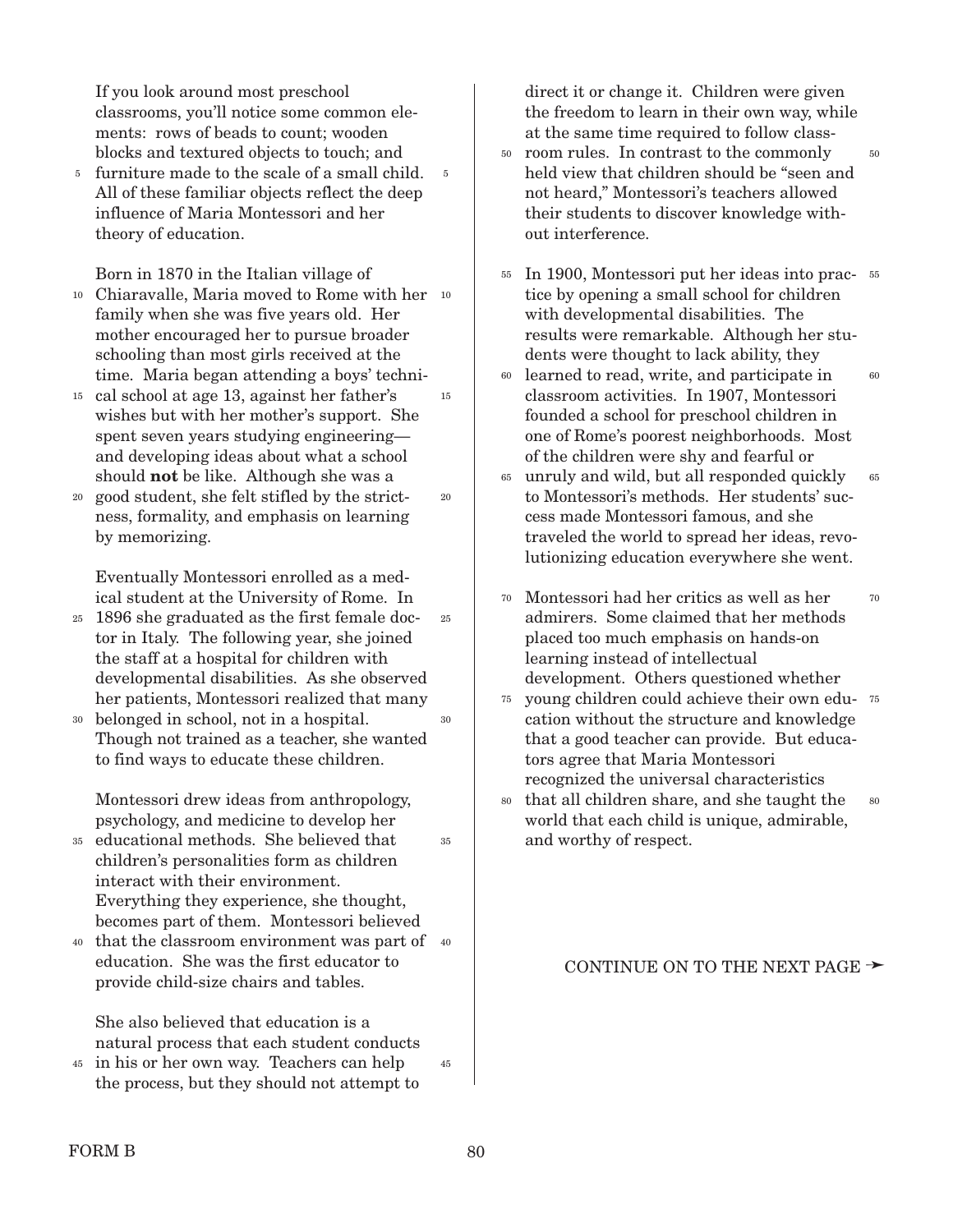- **45.** Which of the following best tells what this passage is about?
	- **A.** how anthropology, psychology, and medicine can help children learn
	- **B.** the history of children's education in Italy
	- **C.** an important educator and the ideas she promoted
	- **D.** the universal characteristics that children share
	- **E.** how attitudes toward educating girls have changed
- **46.** Maria Montessori believed that children's personalities form
	- **F.** through formality and strict discipline.
	- **G.** as a result of interaction with their surroundings.
	- **H.** when children spend time in schools instead of hospitals.
	- **J.** when children's intelligence and ability are high enough.
	- **K.** after age six.
- **47.** In 1907, Montessori established a school for
	- **A.** children with developmental disabilities.
	- **B.** boys who were studying engineering.
	- **C.** children who lived in Chiaravalle.
	- **D.** young children in a poor neighborhood.
	- **E.** teachers who wanted to learn the Montessori method.
- **48.** The author includes information about Montessori's childhood to demonstrate that
	- **F.** she had a good relationship with both of her parents.
	- **G.** she was never diagnosed with a developmental disability.
	- **H.** becoming an educator had always been one of her goals.
	- **J.** education was of primary importance throughout her life.
	- **K.** her interest in engineering had influenced her career.
- **49.** What is the most likely reason that the author began the passage by describing familiar objects found in preschool classrooms?
	- **A.** to demonstrate how Montessori's method has shaped preschool education
	- **B.** to argue that the Montessori method does not live up to its claims
	- **C.** to illustrate the influence of Montessori's own schooling
	- **D.** to give an example of what a school should **not** be like
	- **E.** to show that students cannot learn without a teacher
- **50.** How were Maria Montessori and her mother alike?
	- **F.** Both attended technical school to study engineering.
	- **G.** Both supported her father's wishes for her educational goals.
	- **H.** Both believed that girls should have access to the educational system.
	- **J.** Both held that a child's personality was formed through interaction with his or her surroundings.
	- **K.** Both believed that classrooms should be less strict and formal.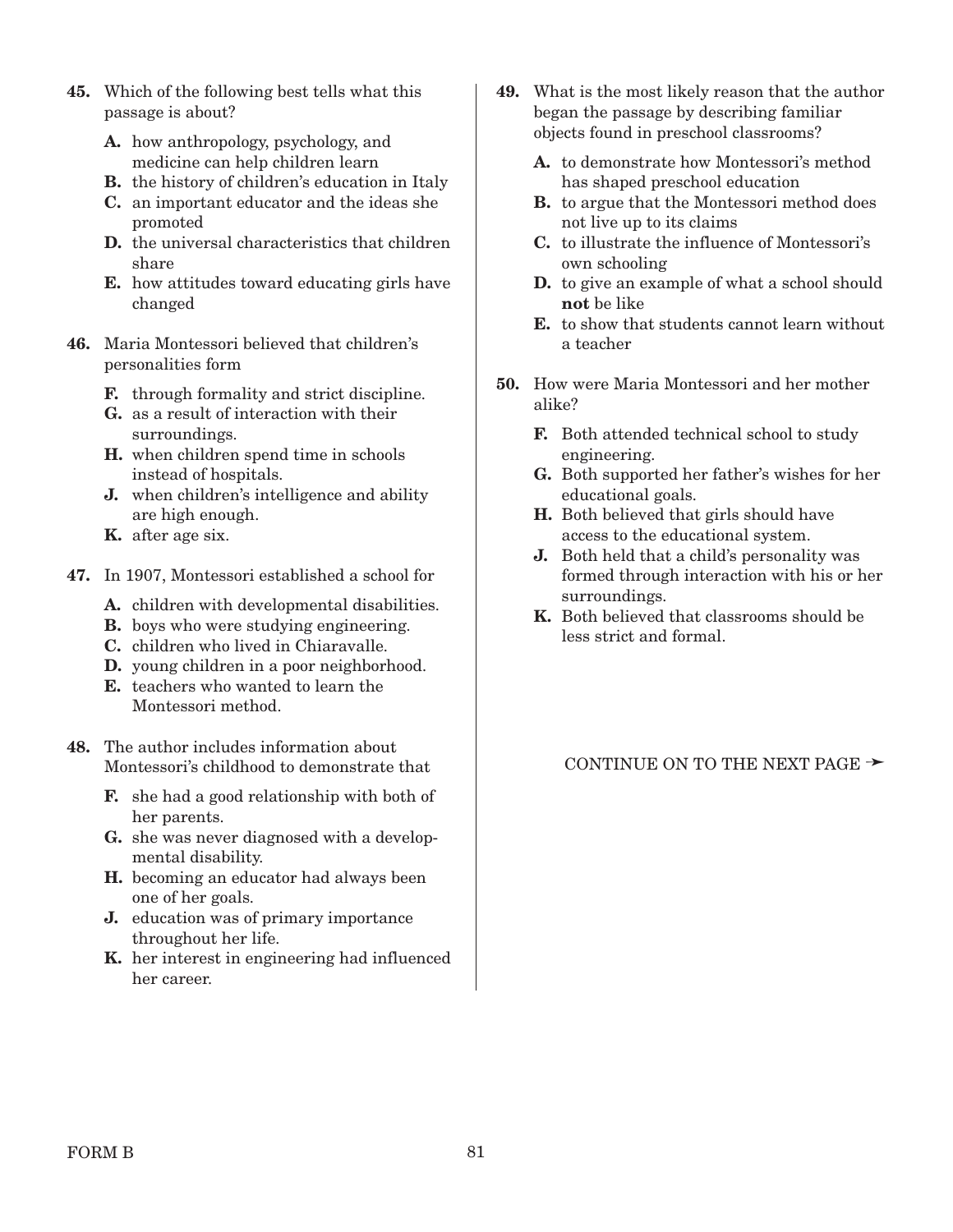# PART 2 - MATHEMATICS

*Suggested Time — 75 Minutes*

50 QUESTIONS

### **GENERAL INSTRUCTIONS**

Solve each problem. Select the **best** answer from the choices given. Mark the letter of your answer on the answer sheet. You can do your figuring in the test booklet or on paper provided by the proctor. **DO NOT MAKE ANY MARKS ON YOUR ANSWER SHEET OTHER THAN FILLING IN YOUR ANSWER CHOICES.**

#### **IMPORTANT NOTES:**

- (1) Formulas and definitions of mathematical terms and symbols are **not** provided.
- (2) Diagrams other than graphs are **not** necessarily drawn to scale. Do not assume any relationship in a diagram unless it is specifically stated or can be figured out from the information given.
- (3) Assume that a diagram is in one plane unless the problem specifically states that it is not.
- (4) Graphs are drawn to scale. Unless stated otherwise, you can assume relationships according to appearance. For example, (on a graph) lines that appear to be parallel can be assumed to be parallel; likewise for concurrent lines, straight lines, collinear points, right angles, etc.
- (5) Reduce all fractions to lowest terms.

| 51. | M is 20% of N, and N is 5% of 1,000. What is |  |
|-----|----------------------------------------------|--|
|     | the value of $M$ ?                           |  |

- **A.** 10
- **B.** 40
- **C.** 100
- **D.** 250
- **E.** 1,000



If XY is divided into 3 equal parts by points R and S (not shown), what position will point R fall on? (Assume  $\rm R < S.$  )

- **F.** 2
- **G.** 2.5
- **H.** 3
- **J.** 4
- **K.** 6
- **53.** Convert  $\frac{5}{16}$  to decimal form. **A.** 0.31 **B.** 0.31125 **C.** 0.312 **D.** 0.3125 **E.** 5.16 16
- **54.** If *n* is positive and  $n^2 = 51$ , between which two numbers does *n* lie?
	- **F.** 5 and 6
	- **G.** 6 and 7
	- **H.** 7 and 8
	- **J.** 8 and 9
	- **K.** 9 and 10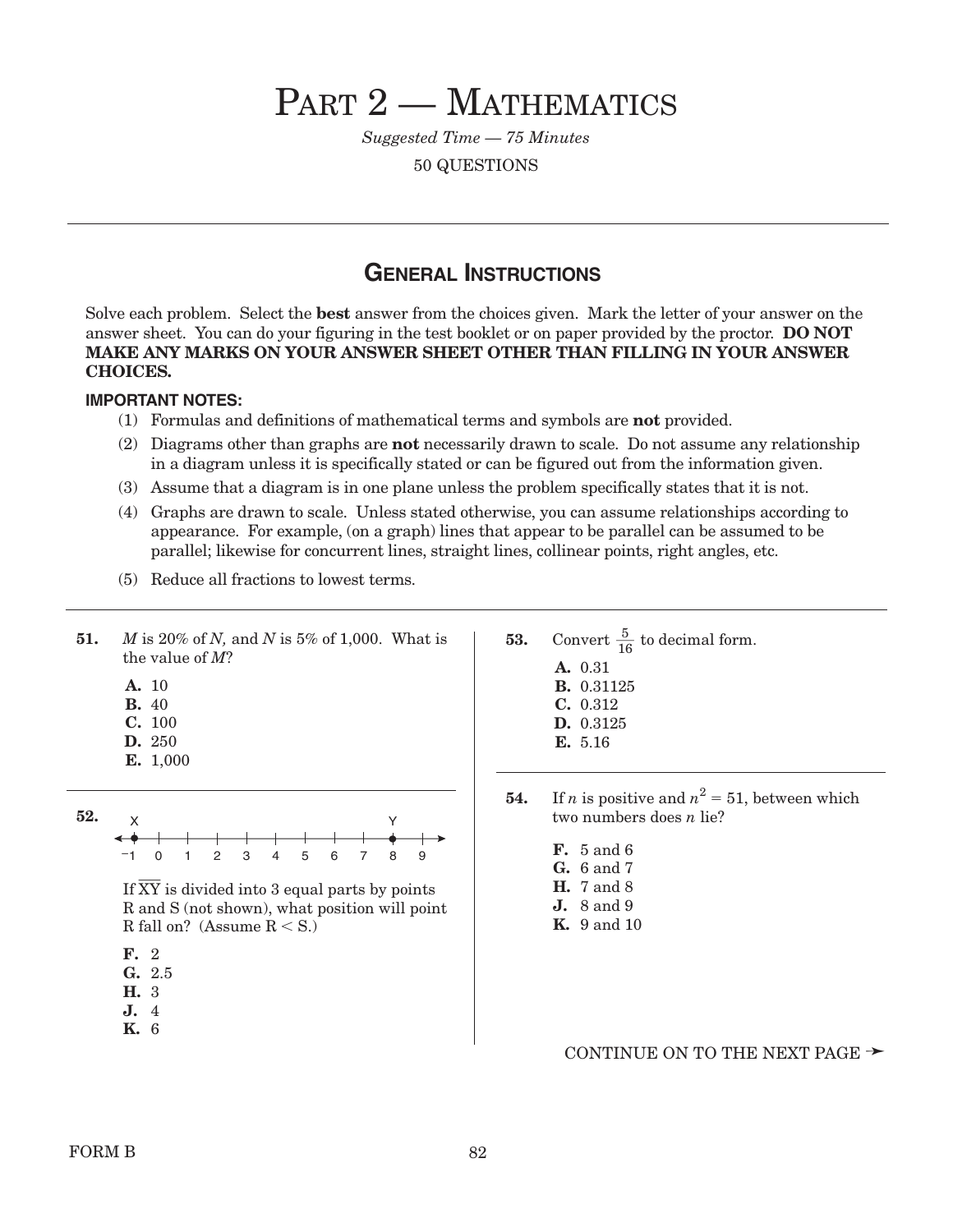|         | Number      |
|---------|-------------|
| Sit-ups | of Students |
| 20      | 5           |
| 21      | 3           |
| 25      | 2           |
| 27      | 2           |

The table above shows the number of sit-ups completed by 12 students in gym class. What is the mean number of sit-ups completed?

- **A.** 22.25
- **B.** 23
- **C.** 23.25
- **D.** 27
- **E.** 93
- **56.** What is the **greatest** prime number less than 40?
	- **F.** 31
	- **G.** 37
	- **H.** 38
	- **J.** 39
	- **K.** 41
- **57.**  $2x(3y + 1) =$ 
	- **A.**  $3y + 2x$ **B.**  $5xy + 2x$ **C.**  $6xy + 1$ **D.**  $5xy + 2x + 1$

**E.**  $6xy + 2x$ 

- 
- **58.** What is the **least** integer greater than  $\frac{27}{4}$ ?
	- **F.** 5
	- **G.** 6 **H.** 7
	- **J.** 8
	- **K.** 9
- SIT-UPS IN GYM CLASS **59.** P is a point that is not on line *m*. How many lines can be drawn through P that form a 30° angle with line *m*?
	- **A.** 0
	- **B.** 1
	- **C.** 2
	- **D.** 3
	- **E.** The number varies.
	- **60.** At 7:00 a.m., the temperature was 12° **below zero** Fahrenheit. Then the temperature rose 3° per hour for 9 hours. What was the temperature at 2:00 p.m.?
		- **F.** 21°
		- **G.** 9°
		- **H.** 6°
		- **J.** 3°
		- **K.** \_  $-6^\circ$



The graph above shows the relationship between the number of tickets sold and the amount of money received from the sale. What is the price of one ticket?

| A. | \$20.00 |
|----|---------|
| В. | \$25.00 |

- **C.** \$25.50
- **D.** \$50.00
- **E.** \$250.00

**<sup>55.</sup>**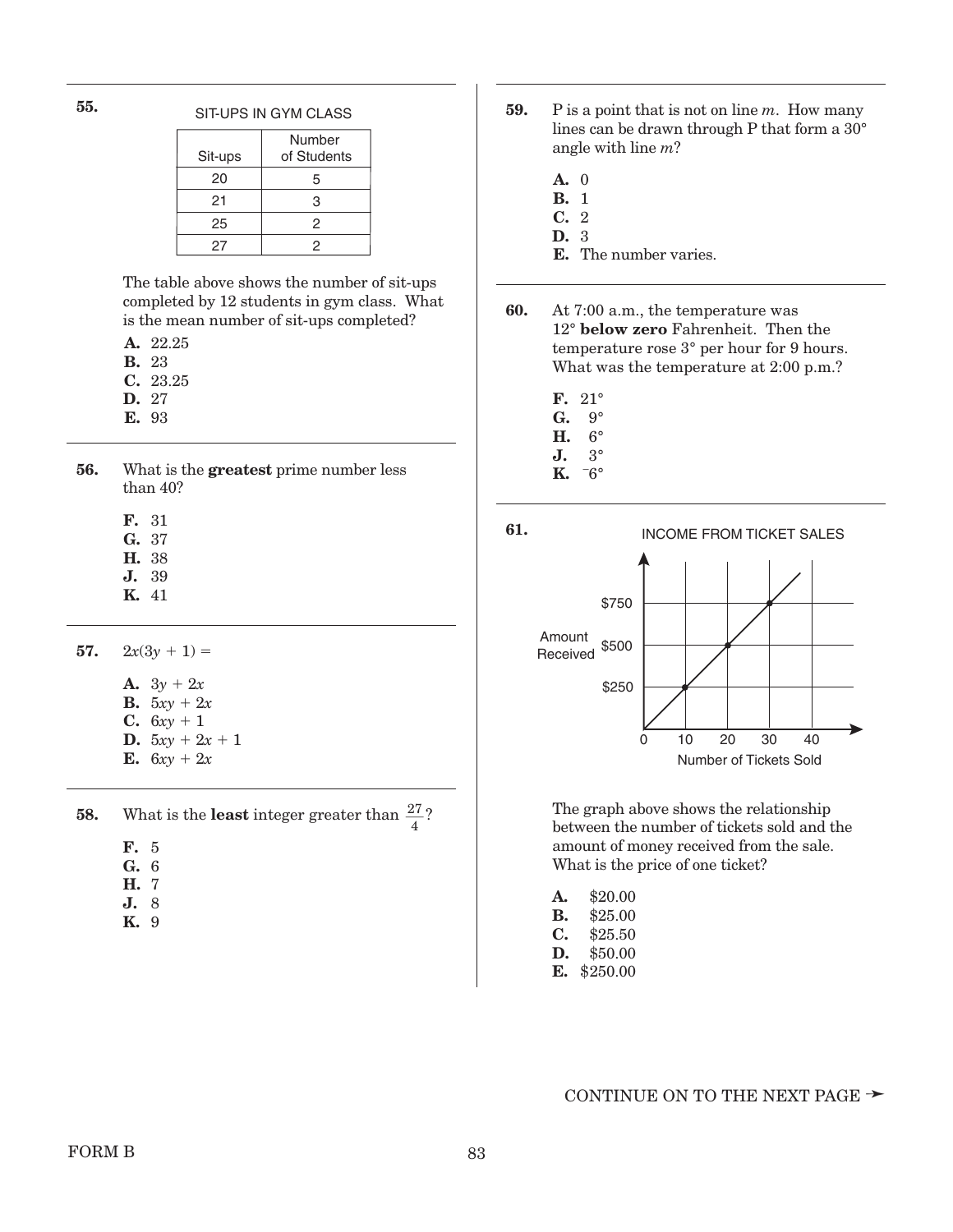- **62.** The product of a nonzero integer and <sup>-1</sup> has the same value as the square of the integer. What is the integer?
	- $\mathbf{F.}$   $^{-2}$
	- $\mathbf{G.}$   $\overline{1}$ **H.** \_ 0
	- **J.**  $\frac{0}{1}$
	- **K.**  $\frac{1}{2}$

**63.**



ABDG and HCEF are squares, and BCDE is a straight line. DG and the diagonals  $\overline{CF}$  and  $\overline{HE}$  pass through the same point. What is the area of the shaded region?

- **A.** 16 sq cm
- **B.** 24 sq cm
- **C.** 32 sq cm
- **D.** 40 sq cm
- **E.** 56 sq cm
- **64.** Which of the following is equivalent to the inequality  $10 < x - 6$ ?

**F.**  $x < 4$ 

- **G.**  $x > 4$
- **H.**  $x > -4$
- **J.**  $x < 16$
- **K.**  $x > 16$

**65.**  $(13 + 2x) - (4 - x) =$ 

- **A.**  $9 3x$ **B.**  $9 + x$ **C.**  $9 + 3x$
- **D.**  $13 + 3x$
- **E.** 17 + *x*
- **66.** What is the difference between 90% of 9 and 9% of 90?
	- **F.** 0
	- **G.** 2
	- **H.** 7.29 **J.** 10
	- **K.** 81

**67.** If  $27,783 = 3^{x} \cdot 7^{y}$ , what is *xy*?

- **A.** 3
- **B.** 14
- **C.** 19
- **D.** 12
- **E.** 21
- **68.** A train traveling at a speed of 30 miles per hour passes point A on its way to point B. At the same time, on a parallel track, another train traveling at a speed of 70 miles per hour passes point B on its way to point A. If point A and point B are 300 miles apart, how far from **point B** will the trains meet?
	- **F.** 240 mi
	- **G.** 210 mi
	- **H.** 150 mi
	- **J.** 140 mi<br>**K.** 90 mi **K.** 190 mi
	-





The figure above is made up of eight squares. How many rectangles in the figure are similar to BCEN? (Do not count BCEN itself.)

- **A.** 3
- **B.** 5
- **C.** 9
- **D.** 10
- **E.** 11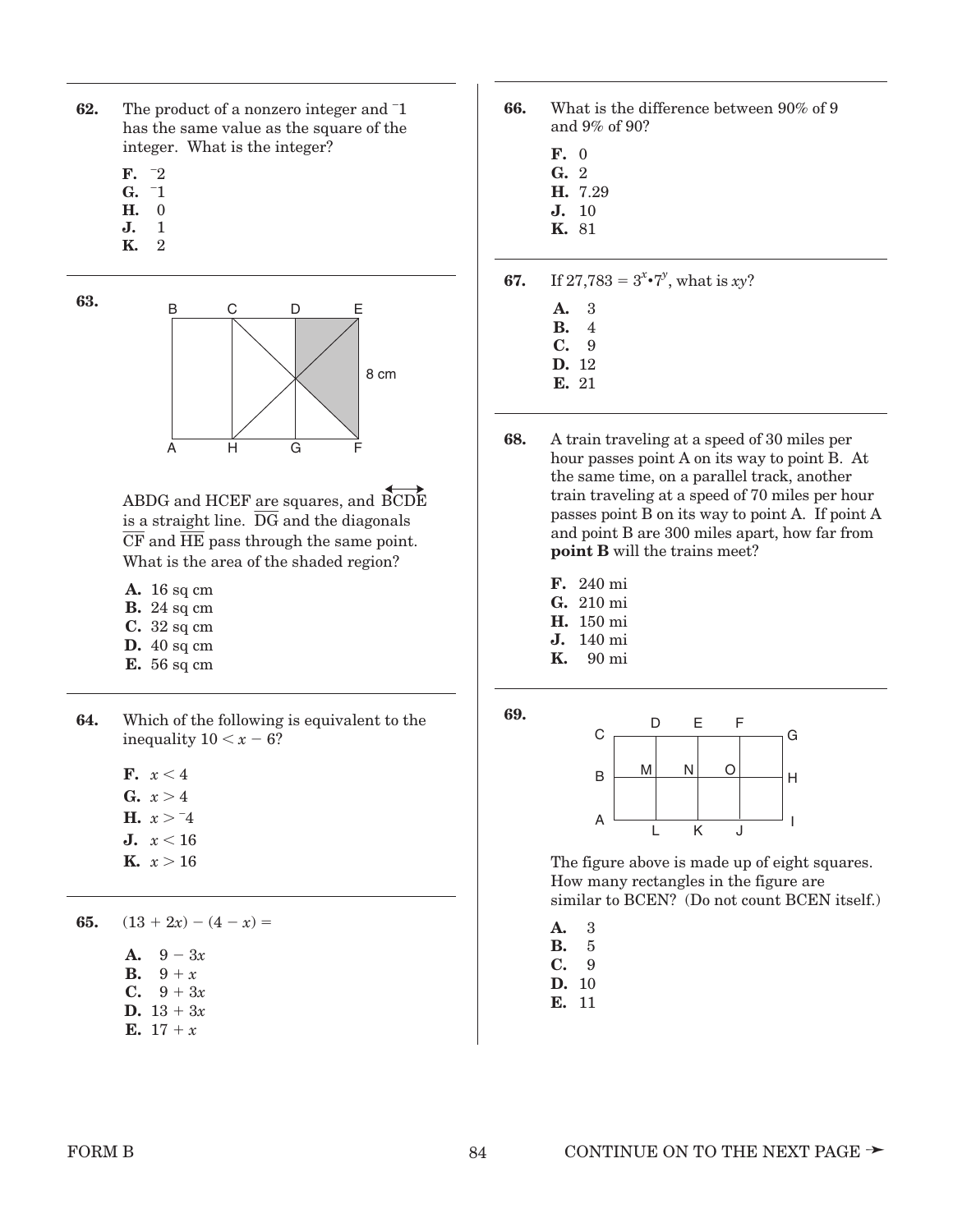- **70.** One-half the sum of two numbers is 9. If one of the numbers is 5, what is the product of the two numbers?
	- **F.** 45
	- **G.** 65
	- **H.** 85
	- **J.** 105
	- **K.** 115
- **71.** There are 10,000 fish in a pond. Of 50 fish caught in a net, 35 are female and 15 are male. Which is the best estimate of the number of male fish in the pond before the 50 fish were caught?
	- **A.** 750
	- **B.** 1,500 **C.** 3,000
	- **D.** 3,500
	- **E.** 7,000
- **72.** The area of a rectangular rug is 70 square feet. If the width is 5 feet, what is the perimeter?
	- **F.** 114 ft
	- G. 19 ft.
	- **H.** 138 ft
	- **J.** 150 ft
	- **K.** 350 ft
- **73.** Mei-Ling has paints in 4 different colors. If she is going to paint the inside of a box with one color and the outside of the box with another color, in how many different ways can she paint the box?
	- **A.** 2
	- **B.** 4
	- **C.** 6
	- **D.** 8
	- **E.** 12
- **74.** If  $\hat{x} = \frac{1}{x}$ , what is the value of  $3 \cdot \hat{3}$ ? **F. G. H.** 1 **J.** 3 **K.** 9  $rac{1}{3}$  $rac{1}{9}$
- **75.** What is the value of  $(x + y)(y x)$  when  $x = 5.5$  and  $y = 4.5$ ?
	- $A. 710$
	- **B.** 0
	- **C.** 9 **D.** 10
	- **E.** 11
- **76.** Lindsey is now *x* years old and Xiu Dan is 2 years older than Lindsey. In terms of *x*, how old was Xiu Dan 3 years ago?
	- **F.** *x* **G.**  $x - 1$ **H.**  $x - 3$
	- **J.**  $x 5$
	- **K.**  $2x 3$
- **77.** A cylindrical soup can is 4 inches tall and has a radius of  $1\frac{1}{2}$  inches. What is the area of a label that will completely cover the side of the can, with no overlap (not including the top and bottom)?
	- **A.** 6 sq in. **B.** 12 sq in. **C.** 16 sq in. **D.**  $6\pi$  sq in. **E.**  $12\pi$  sq in.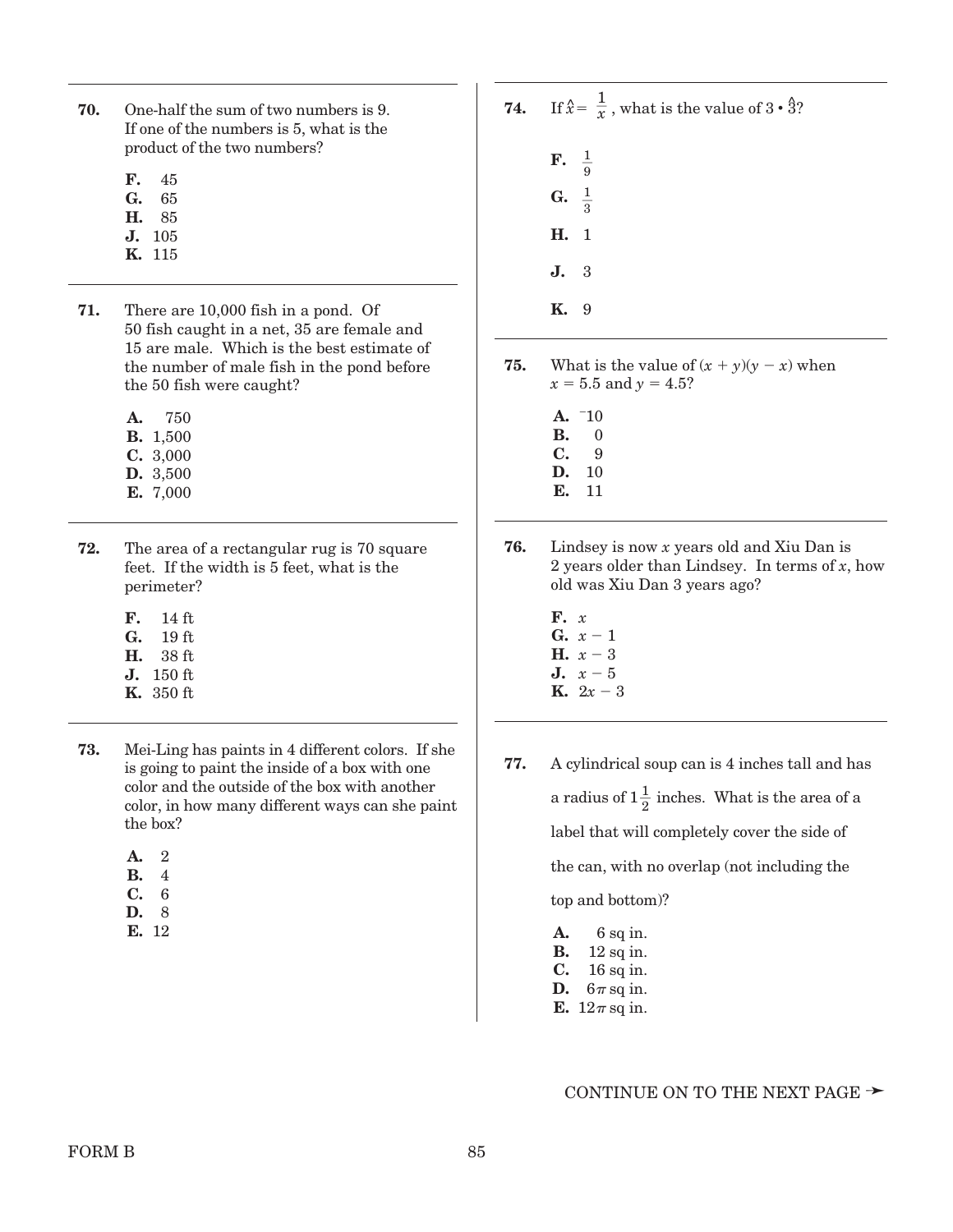**78.**  $R = 3 \cdot 3 \cdot 7 \cdot 11$  $S = 3 \cdot 5 \cdot 7 \cdot 7$ 

> What is the least common multiple of R and S?

- **F.** 3**•**5 **G.** 3**•**7 **H.** 3**•**5**•**7**•**11 **J.** 3**•**3**•**5**•**7**•**7**•**11 **K.** 3**•**3**•**3**•**5**•**7**•**7 **•**7 **•**11
- **79.** In a scale diagram, 1 inch represents 100 feet. How many square inches on the diagram represent 1 square foot?

**A.** 0.000001 sq in.

- **B.** 0.0001 sq in. **C.** 0.01 sq in.
- **D.** 0.1 sq in.
- **E.** 100 sq in.
- **80.** Nadia put 23 coins (nickels, dimes, and pennies) with a total value of \$1.22 into a jar. She removed seven dimes, seven nickels, and seven pennies. Which coins remain in the jar?
	- **F.** 2 pennies
	- **G.** 2 nickels
	- **H.** 2 dimes
	- **J.** 1 nickel and 1 penny
	- **K.** 1 dime and 1 penny
- **81.** *x, y,* and *z* are consecutive multiples of 5, counting from smallest to largest. What is  $x + y$  in terms of *z*?
	- **A.**  $z + 10$ **B.**  $z + 15$
	- **C.**  $2z 15$
	- **D.**  $2z + 5$
	- **E.**  $3z 5$
- **82.** A sheet of cardboard measuring 12 inches by 54 inches is to be cut into squares with equal sides. What is the **largest** possible size of the squares if they are all to be equal, without any waste?
	- **F.** 3 in. by 3 in. **G.** 4 in. by 4 in. **H.** 6 in. by 6 in. **J.** 12 in. by 12 in. **K.** 54 in. by 54 in.
- **83.** A pyramid has a square base. Its volume is 48 cubic centimeters and its height is 4 centimeters. What is the length of one side of the base?
	- **A.** 2 cm
	- **B.** 6 cm
	- **C.** 12 cm **D.** 36 cm
	- **E.** 144 cm
- **84.** What fraction, reduced to its lowest terms, is halfway between  $\frac{4}{5}$  and 0.9?
	- **F. G.**  $\frac{1}{2}$
	- **H.**  $rac{17}{17}$  $rac{2}{3}$
	- **J.**  $rac{6}{7}$ 20
	- **K.**  $4\frac{1}{2}$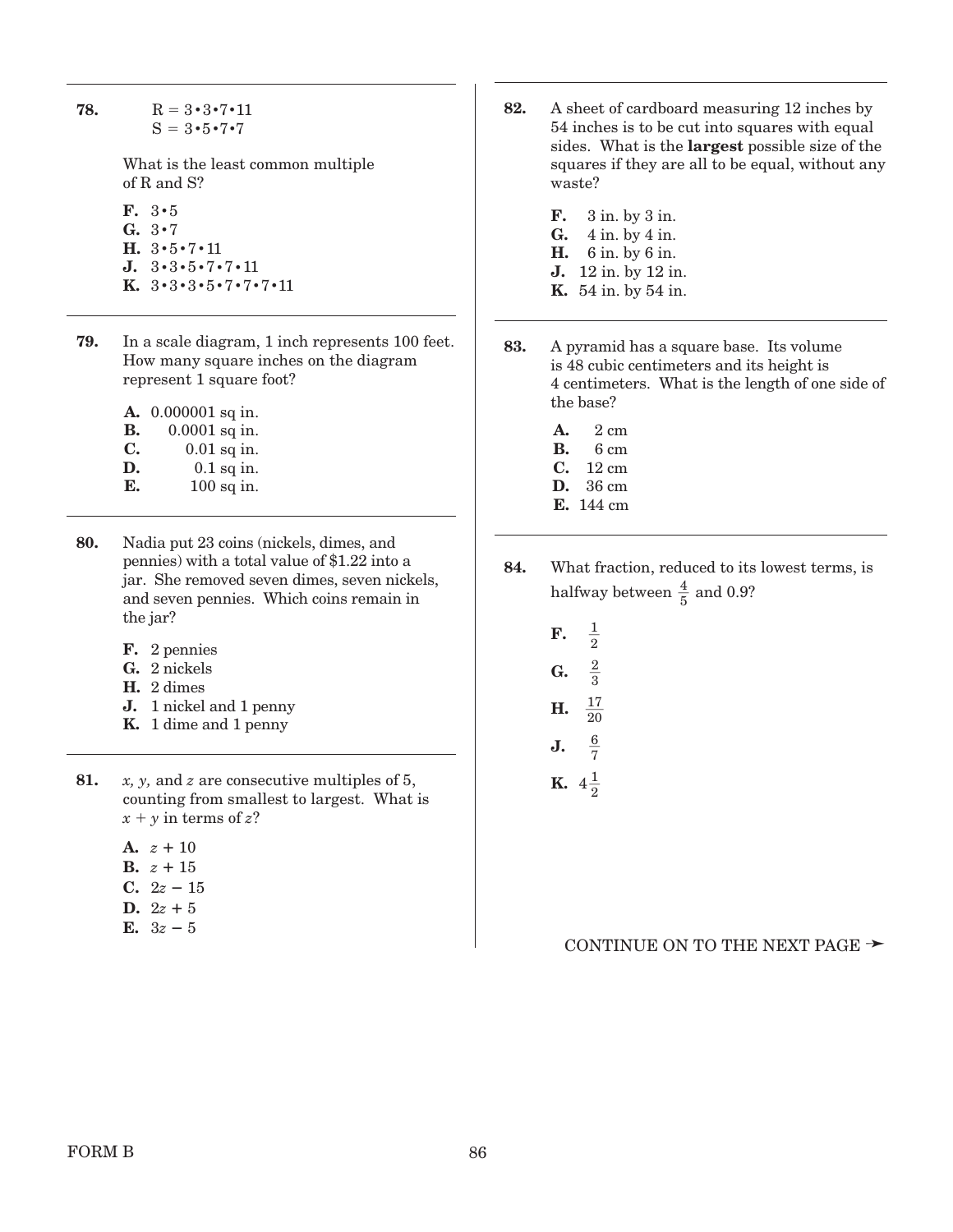- **85.** Which of the following indicates that *s* is greater than or equal to half the value of *t* and that *t* is greater than 0?
	- **A.**  $s \geq \frac{t}{2} > 0$ **B.**  $s \ge 2t > 0$ **C.**  $s > \frac{t}{2} \ge 0$ **D.**  $s \leq \frac{t}{2} > 0$ **E.**  $s \leq 2t < 0$

| 86. | If $x = 2$ and $y = 3$ , what is the value of $\frac{x^y}{y^x}$ ? |
|-----|-------------------------------------------------------------------|
|     | <b>F.</b> $\frac{8}{27}$                                          |
|     | G. $\frac{4}{9}$                                                  |
|     | <b>H.</b> $\frac{2}{3}$                                           |
|     | <b>J.</b> $\frac{8}{9}$                                           |
|     |                                                                   |

| v<br>I<br>۰.<br>×<br>.,<br>۰. | $\sim$ | ×<br>٠ |
|-------------------------------|--------|--------|
|                               |        |        |

| <b>MUSEUM VISITORS</b>                                                              |  |  |  |  |  |  |  |
|-------------------------------------------------------------------------------------|--|--|--|--|--|--|--|
| Dav                                                                                 |  |  |  |  |  |  |  |
| Number of   142   106   117   127   106   113   106   95   117  <br><b>Visitors</b> |  |  |  |  |  |  |  |

What was the median number of visitors for the days shown?

| т<br>×<br>۰, |
|--------------|
|              |

**K.** 1

- **B.** 106
- **C.** 113
- **D.** 117
- **E.** 142
- **88.** In a certain month, Latoya earned twice as much as Jaclyn earned. Pei-Lin earned three times as much as Jaclyn. If Pei-Lin earned \$240, how much did Latoya earn?
	- **F.** \$80
	- **G.** \$160
	- **H.** \$240 **J.** \$360
	- **K.** \$480
- **89.**



If the area of the rectangle above is 112 square centimeters, what is the length of  $\overline{\text{MP}}$ ? (*Hint:* The area of rectangle MNPQ is twice that of triangle MNP.)

- **A.** 7 cm
- **B.** 14 cm
- **C.** 16 cm
- **D.** 28 cm
- **E.** 56 cm
- **90.** Suppose that 387 people will travel on a shuttle with room for 420 people. Each compartment seats 14 people before the next compartment opens. How many people will ride in the last compartment that opened?
	- **F.** 18 **G.** 19
	- **H.** 11
	- **J.** 12
	- **K.** 31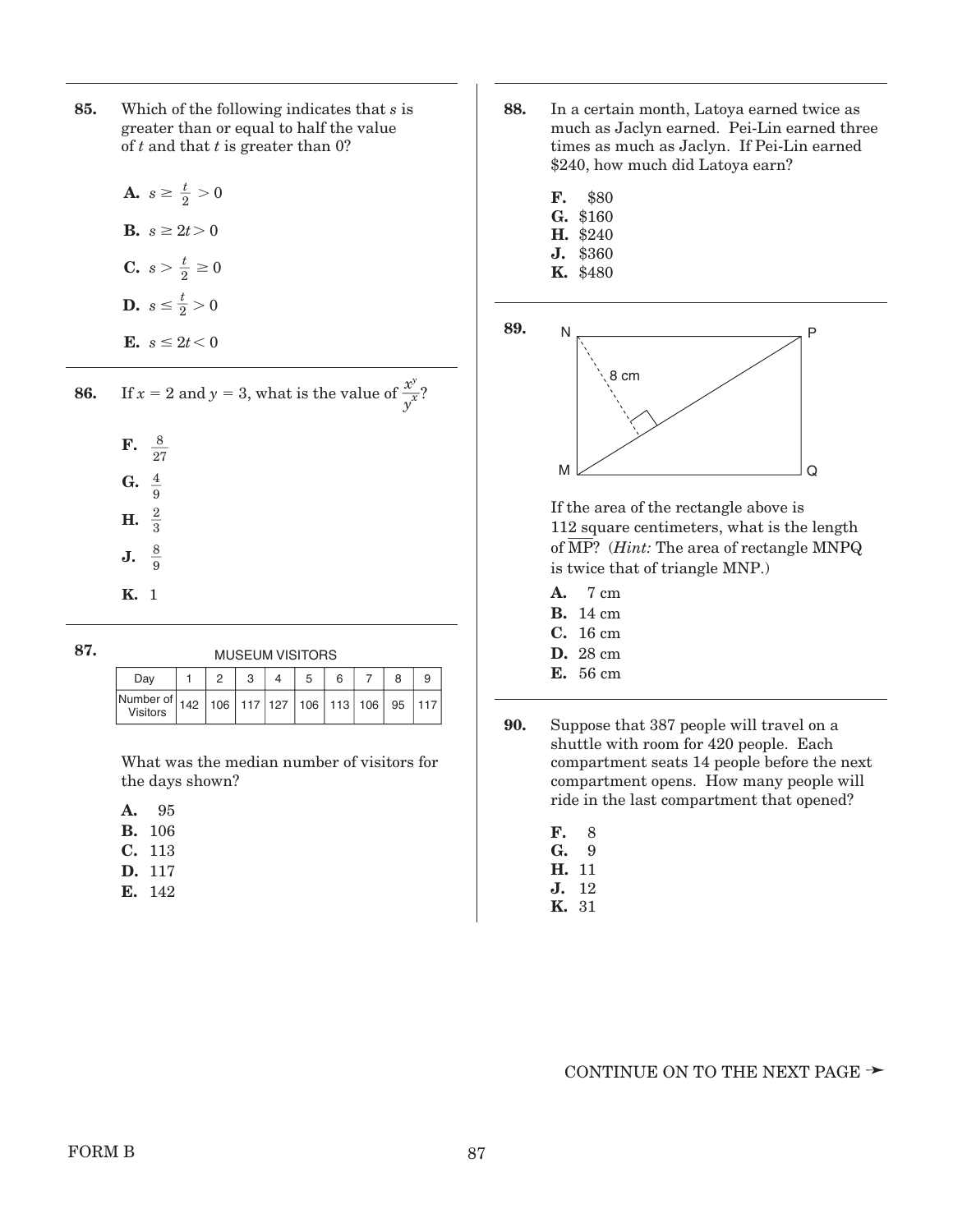

- **92.** Tamika's salary is \$26,000. Joe's salary is \$24,500. At the end of each year, Tamika is given a \$500 raise and Joe is given an \$800 raise. After how many years will Joe and Tamika be earning the same amount?
	- **F.** 2
	- **G.** 3
	- **H.** 4
	- **J.** 5 **K.** 6
	-
- **93.** When *n* is divided by 5, the remainder is 2. What is the remainder when  $n + 4$  is divided by 5?
	- **A.** 1
	- **B.** 2
	- **C.** 3
	- **D.** 4
	- **E.** 6
- **94.** From a box containing 5 black marbles, 8 pink marbles, 6 white marbles, and 5 yellow marbles, Ingrid removed 4 marbles, one of which was black. If she removes one more marble at random, what is the probability that it will be black?
	- **F. G. H. J. K.**  $\frac{1}{4}$  $rac{5}{21}$  $\frac{1}{5}$  $\frac{4}{21}$  $\frac{1}{6}$
- **95.** For how many values of *n* is  $\frac{n-6}{2} > 0$ ? (Assume  $n \neq 6$ .)  $6 - n$ 
	- **A.** 0
	- **B.** 1
	- **C.** 2
	- **D.** 3
	- **E.** 5
- **96.** In a list of numbers that starts with the number 13, every number is 14 less than twice the number that comes just before it. What will the fourth number in the list be?
	- **F.** \_  $\mathbf{C}^2$ **G.** 4
	- **H.** 6
	- **J.** 9
	- **K.** 10
- **97.** One diagonal of a square lies on the *y*-axis of a coordinate system. The coordinates of one corner of the square are (3, 7). What are the coordinates of the opposite corner?
	- **A.**  $(3, 7)$ **B.** (7, 3)  $\overline{C}$ . (3, 7) **D.**  $(3, 7)$
	- **E.**  $(7, 3)$